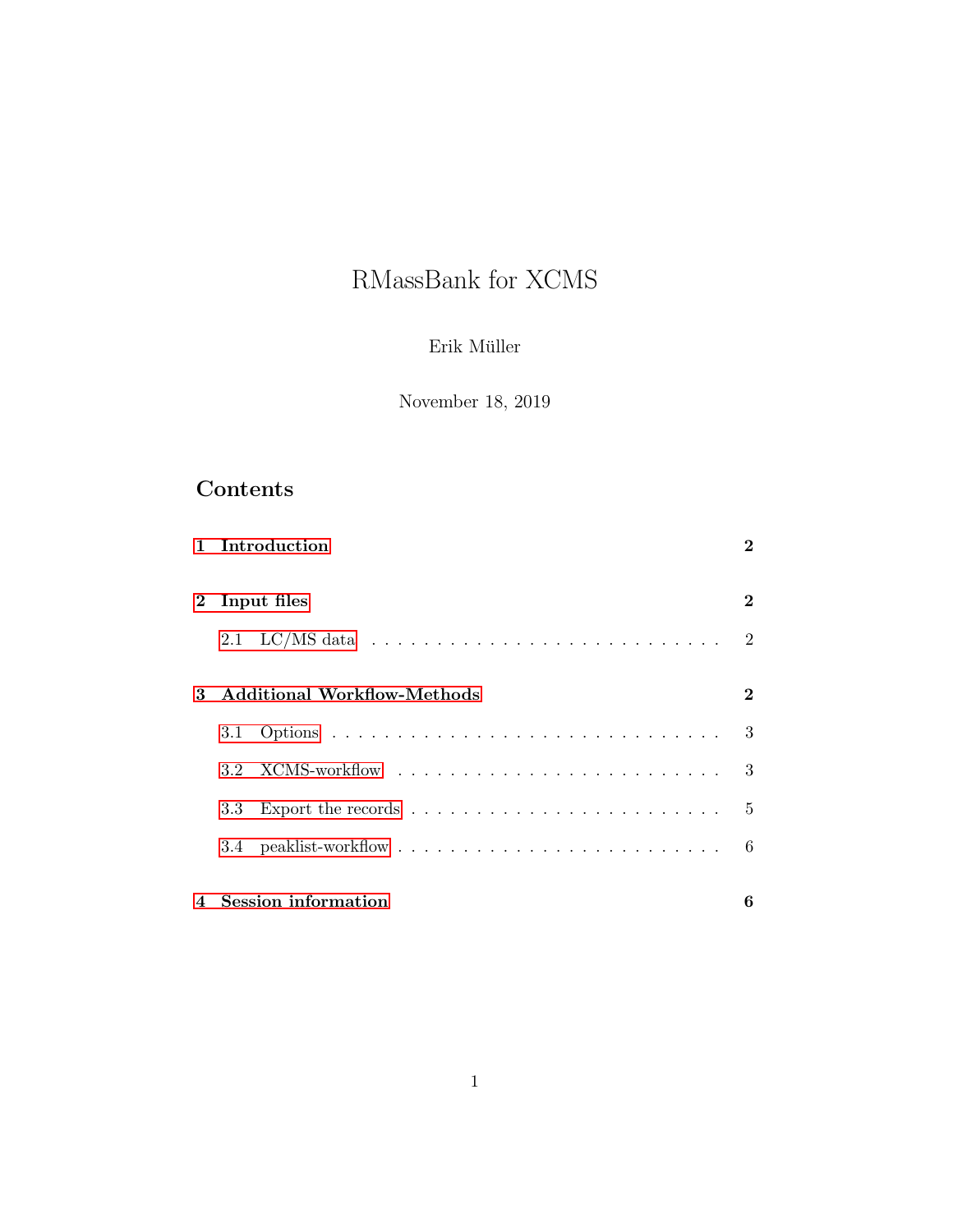## <span id="page-1-0"></span>1 Introduction

As the RMassBank-workflow is described in the other manual, this document mainly explains how to utilize the XCMS-, MassBank-, and peaklistreadMethods for Step 1 of the workflow.

### <span id="page-1-1"></span>2 Input files

#### <span id="page-1-2"></span>2.1 LC/MS data

RMassBank handles high-resolution LC/MS spectra in mzML or mzdata format in centroid<sup>[1](#page-1-4)</sup> or in profile mode. Data in the examples was acquired using a QTOF instrument.

In the standard workflow, the file names are used to identify a compound: file names must be in the format xxxxxxxx\_1234\_xxx.mzXML, where the xxx parts denote anything and the 1234 part denotes the compound ID in the compound list (see below). Advanced and alternative uses can be implemented; consult the implementation of msmsRead, msms\_workflow and findMsMsHRperX.direct for more information.

## <span id="page-1-3"></span>3 Additional Workflow-Methods

The data used in the following example is available as a package RMass-BankData, so both libraries have to be installed to run this vignette.

<sup>&</sup>gt; library(RMassBank)

<sup>&</sup>gt; library(RMassBankData)

<span id="page-1-4"></span><sup>&</sup>lt;sup>1</sup>The term "centroid" here refers to any kind of data which are not in profile mode, i.e. don't have continuous  $m/z$  data. It does not refer to the (mathematical) centroid peak, i.e. the area-weighted mass peak.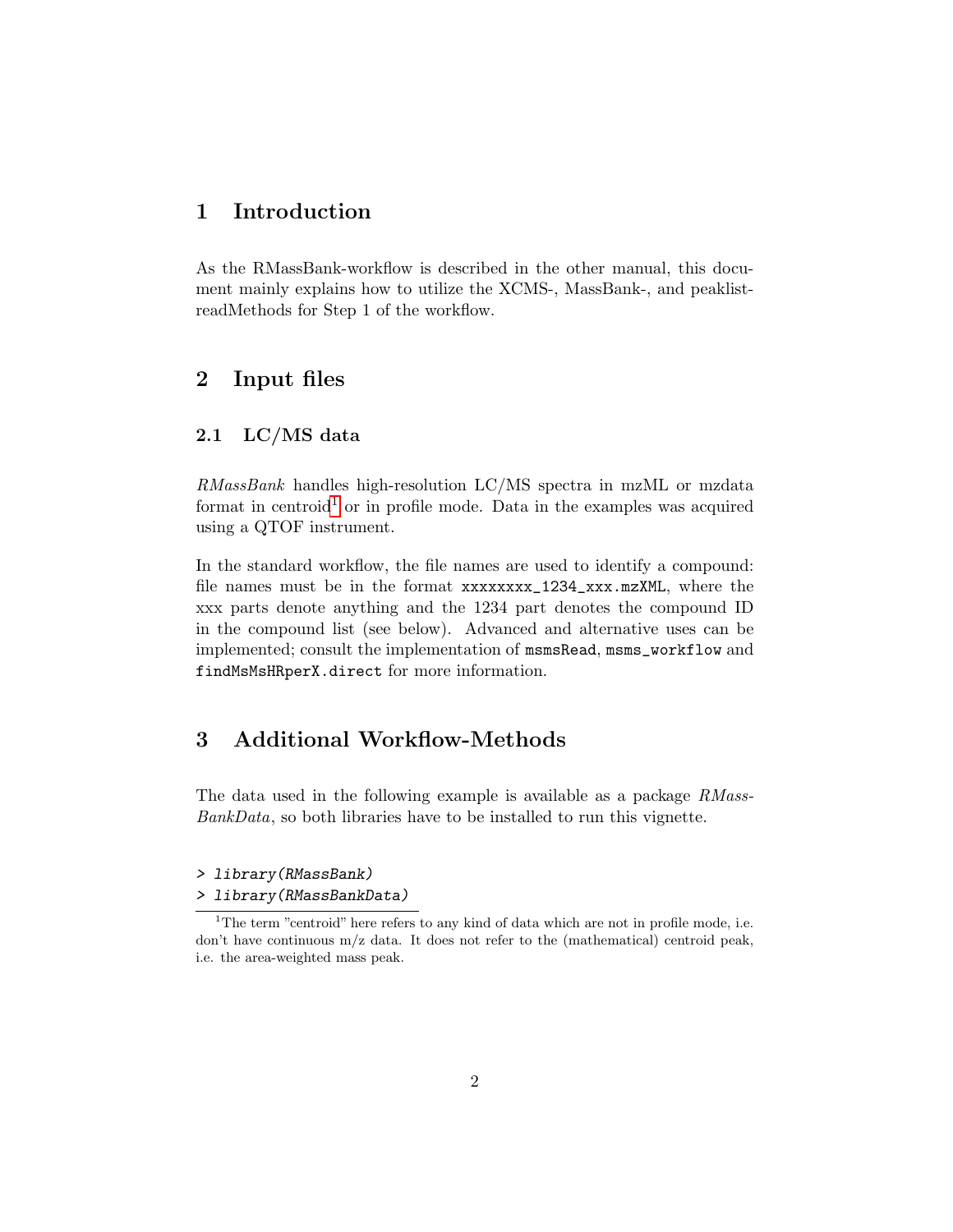#### <span id="page-2-0"></span>3.1 Options

In the first part of the workflow, spectra are extracted from the files and processed. In the following example, we will process the Glucolesquerellin spectra from the provided files.

For the workflow to work correctly, we use the default settings, and modify then to match the data acquisition method. The settings have to contain the same parameters as the mzR-method would for the workflow.

```
> RmbDefaultSettings()
> rmbo <- getOption("RMassBank")
> rmbo$spectraList <- list(
+ list(mode="CID", ces="10eV", ce="10eV", res=12000),
+ list(mode="CID", ces="20eV", ce="20eV", res=12000)
+ )
> rmbo$multiplicityFilter <- 1
> rmbo$annotations$instrument <- "Bruker micrOTOFq"
> rmbo$annotations$instrument_type <- "LC-ESI-QTOF"
> rmbo$recalibrator$MS1 <- "recalibrate.identity"
> rmbo$recalibrator$MS2 <- "recalibrate.identity"
> options("RMassBank" = rmbo)
>
>
```
#### <span id="page-2-1"></span>3.2 XCMS-workflow

First, a workspace for the msmsWorkflow must be created:

#### > msmsList <- newMsmsWorkspace()

The full paths of the files must be loaded into the container in the array files:

```
> msmsList@files <- list.files(system.file("spectra.Glucolesquerellin",
+ package = "RMassBankData"),
+ "Glucolesquerellin.*mzData", full.names=TRUE)
```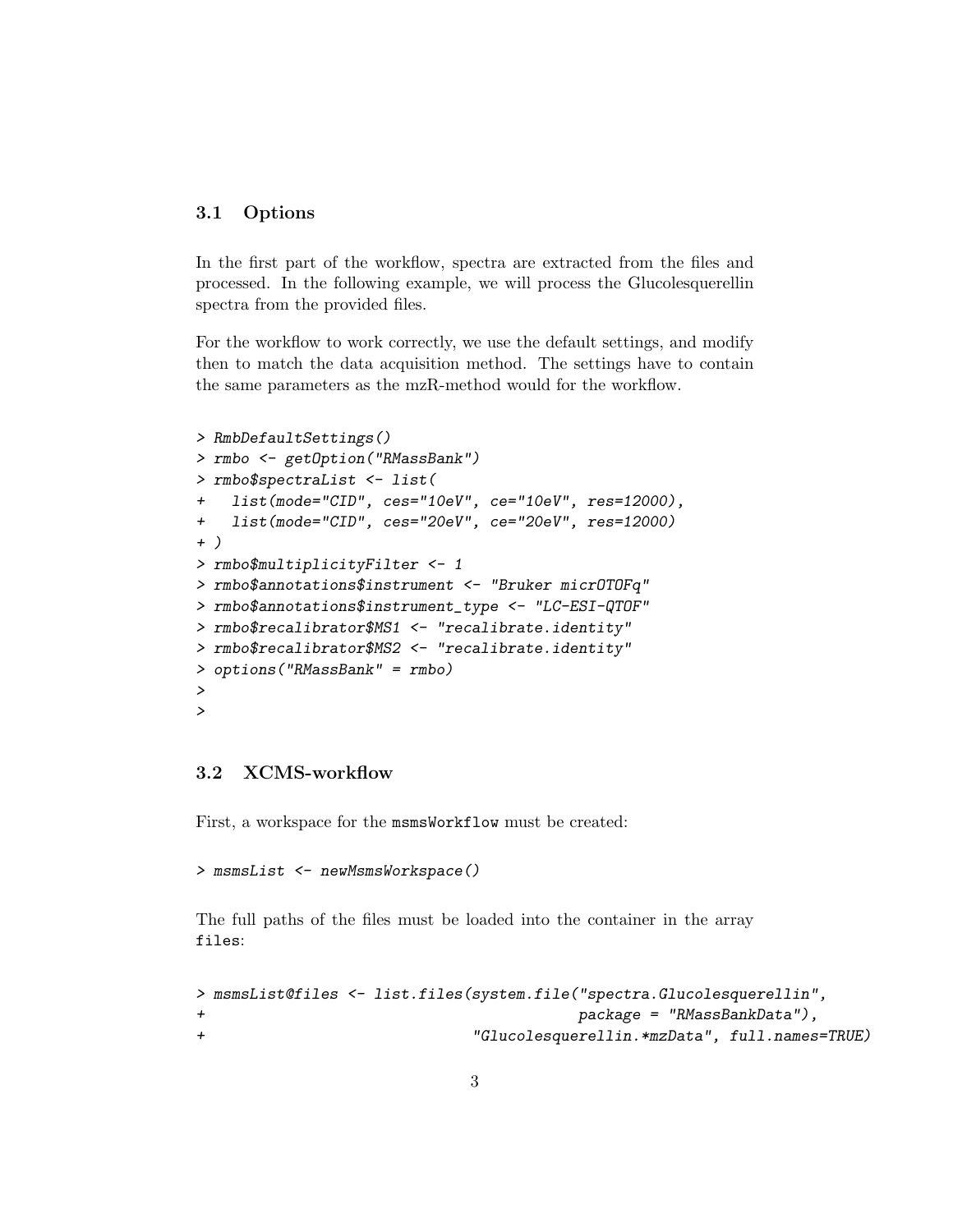Note the position of the compound IDs in the filenames. Historically, the "pos" at the end was used to denote the polarity; it is obsolete now, but the ID must be terminated with an underscore. If you have multiple files for one compound, you have to give them the same ID, but thanks to the polarity at the end being obsolete, you can just enumerate them.

Additionally, the compound list must be loaded using **loadList**:

```
> loadList(system.file("list/PlantDataset.csv",package="RMassBankData"))
```
Basically, the changes to the workflow using XCMS can be described as follows:

The MS2-Spectra(and optionally the MS1-spectrum) are extracted and peakpicked using XCMS. You can pass different parameters for the findPeaks function of XCMS using the findPeaksArgs-argument to detect actual peaks. Then, CAMERA processes the peak lists and creates pseudospectra (or compound spectra). The obtained pseudospectra are stored in the array specs.

Please note that "findPeaksArgs" has to be a list with the list elements named after the arguments that the method you want to use contains, as findPeaks is called by do.call. For example, if you want to use centWave with a peakwidth from 5 to 12 and 25 ppm, findPeaksArgs would look like this:

|        | > Args <- list (method="centWave", |  |                       |  |  |  |  |
|--------|------------------------------------|--|-----------------------|--|--|--|--|
| $\pm$  |                                    |  | $peakwidth=c(5,12)$ , |  |  |  |  |
| $\div$ |                                    |  | $prefix(0,0)$ ,       |  |  |  |  |
| $\div$ |                                    |  | $ppm=25$ , snthr=2)   |  |  |  |  |

If you want to utilize XCMS for Step 1 of the workflow, you have to set the readMethod-parameter to "xcms" and - if you don't want to use standard values for findPeaks - pass on findPeaksArgs to the workflow.

```
> msmsList <- msmsRead(msmsList, files= msmsList@files,
+ readMethod = "xcms", mode = "mH", Args = Args, plots = TRUE)
```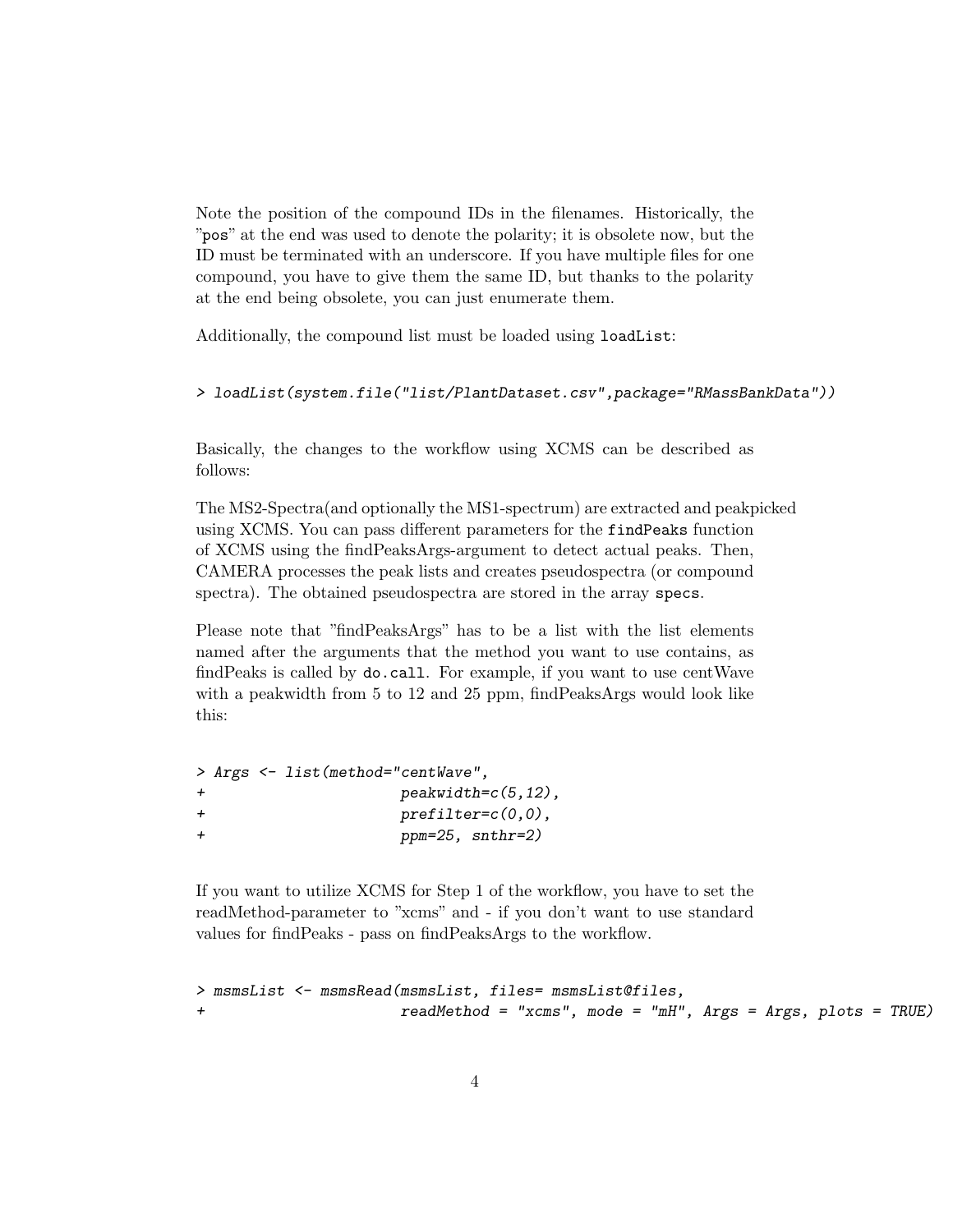MS2 spectra without precursorScan references, using estimation MS2 spectra without precursorScan references, using estimation

```
> msmsList <- msmsWorkflow(msmsList, steps=2:8,
+ mode="mH", readMethod="xcms")
```


**Pseudospectrum 1 243.45 s , Sample: 1**

You can of course run the rest of the workflow as usual, by - like here setting steps to 1:8

#### <span id="page-4-0"></span>3.3 Export the records

To export the records from the XCMS workflow, follow the same procedure as the standard RMassBank workflow, i.e.: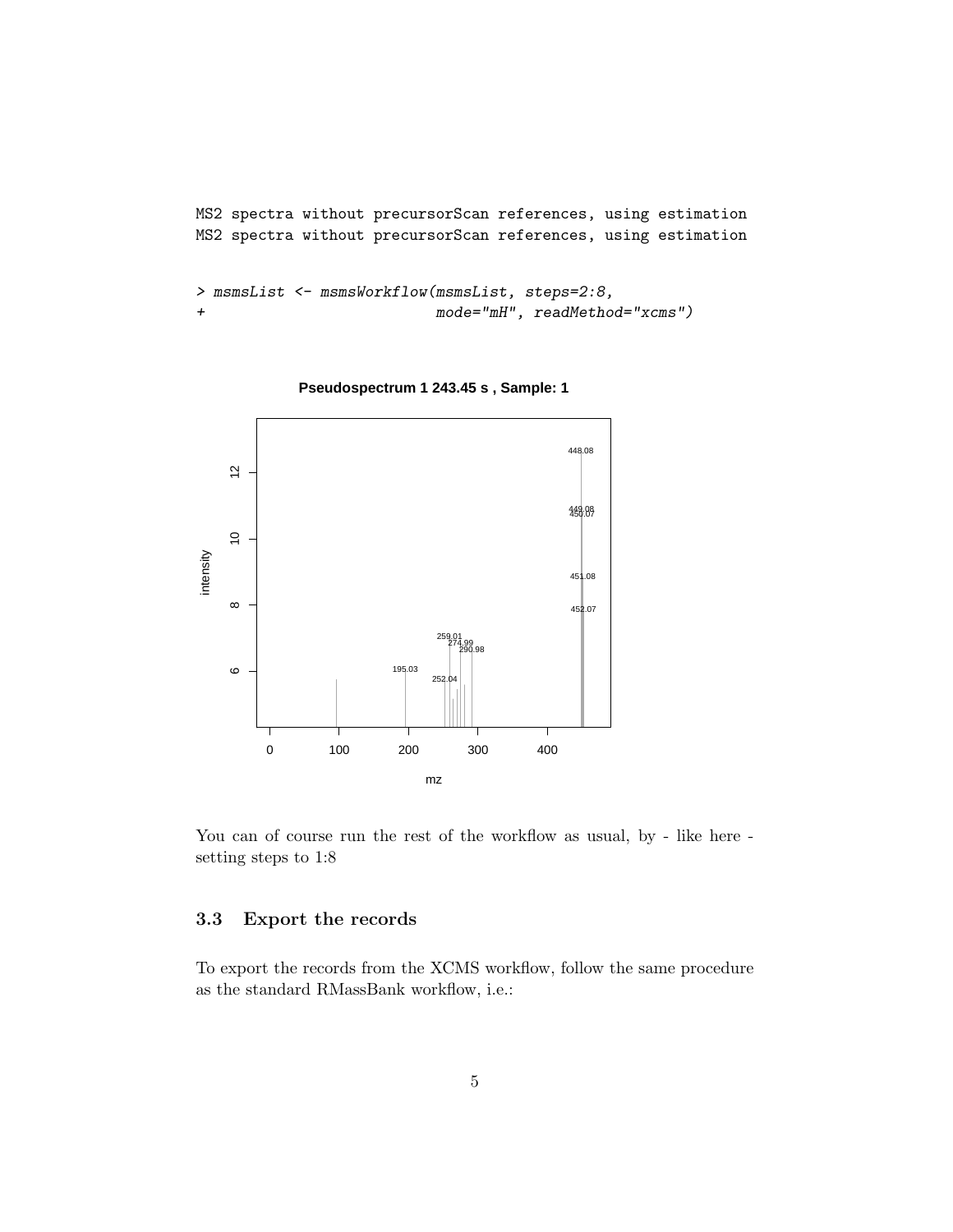```
> mb <- newMbWorkspace(msmsList)
> mb <- resetInfolists(mb)
> mb <- loadInfolist(mb,system.file("infolists/PlantDataset.csv",
+ package = "RMassBankData"))
> ## Step
> mb <- mbWorkflow(mb, steps=1:8)
```
#### <span id="page-5-0"></span>3.4 peaklist-workflow

The peaklist-workflow works akin to the normal mzR-workflow with the only difference being, that the supplied data has to be in .csv format and contain 2 columns: "mz" and "int". You can look at an example file in the RMassBankData-package in spectra.Glucolesquerellin. Please note that the naming of the csv has to be similar to the mzdata-files, with the only difference being the filename extension. The readMethod name for this is "peaklist"

```
> msmsPeaklist <- newMsmsWorkspace()
> msmsPeaklist@files <- list.files(system.file("spectra.Glucolesquerellin",
+ package = "RMassBankData"),
+ "Glucolesquerellin.*csv", full.names=TRUE)
> msmsPeaklist <- msmsWorkflow(msmsPeaklist, steps=1:8,
+ mode="mH", readMethod="peaklist")
```
The records can then be generated and exported with mbWorkflow.

## <span id="page-5-1"></span>4 Session information

```
> sessionInfo()
R version 3.6.1 (2019-07-05)
Platform: x86_64-pc-linux-gnu (64-bit)
Running under: Ubuntu 18.04.3 LTS
```
Matrix products: default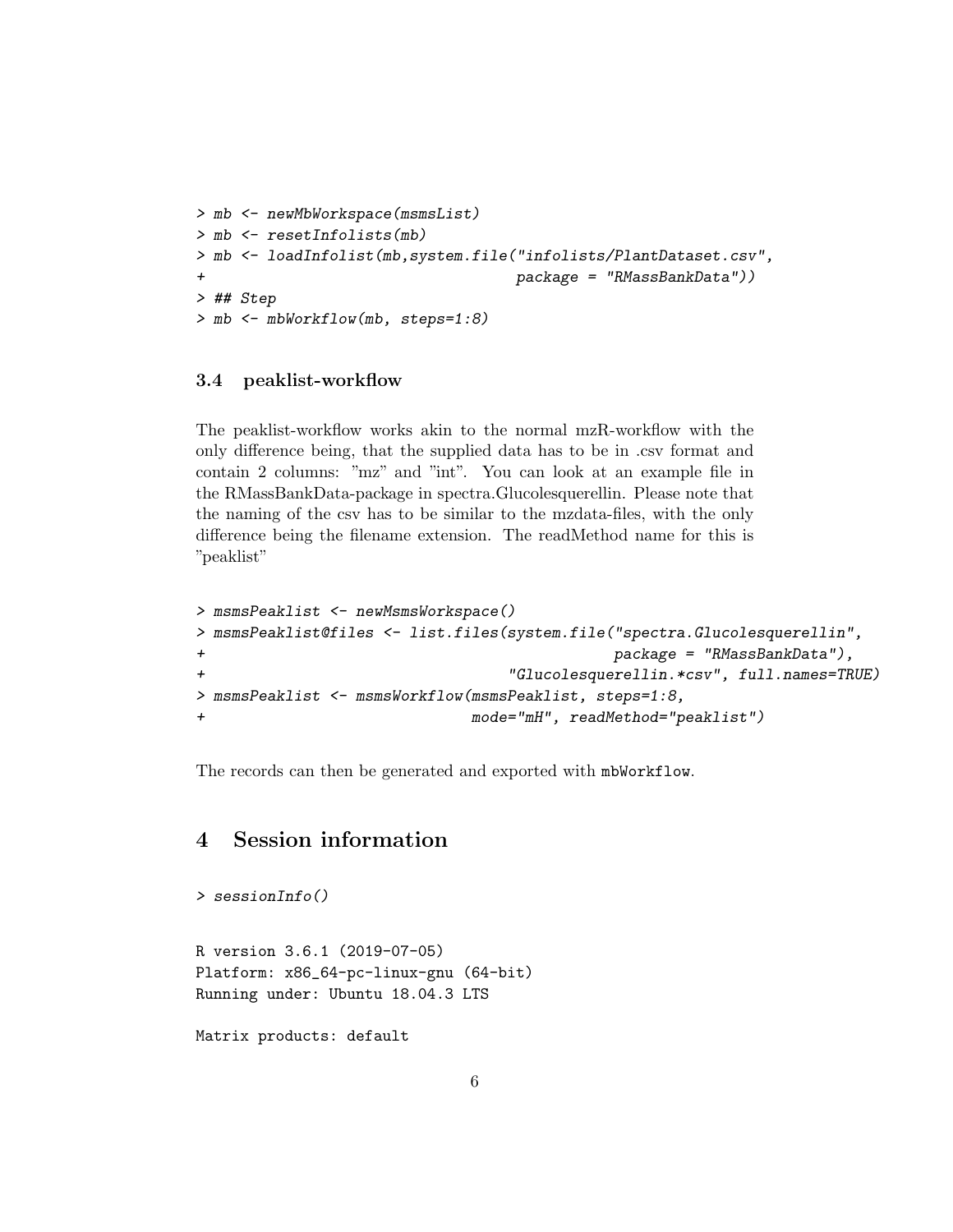```
BLAS: /home/biocbuild/bbs-3.10-bioc/R/lib/libRblas.so
LAPACK: /home/biocbuild/bbs-3.10-bioc/R/lib/libRlapack.so
locale:
 [1] LC_CTYPE=en_US.UTF-8 LC_NUMERIC=C
 [3] LC_TIME=en_US.UTF-8 LC_COLLATE=C
 [5] LC_MONETARY=en_US.UTF-8 LC_MESSAGES=en_US.UTF-8
 [7] LC_PAPER=en_US.UTF-8 LC_NAME=en_US.UTF-8
 [9] LC_ADDRESS=en_US.UTF-8 LC_TELEPHONE=en_US.UTF-8
[11] LC_MEASUREMENT=en_US.UTF-8 LC_IDENTIFICATION=en_US.UTF-8
attached base packages:
[1] stats4 parallel stats graphics grDevices utils datasets
[8] methods base
other attached packages:
 [1] xcms_3.8.1 MSnbase_2.12.0 ProtGenerics_1.18.0
 [4] S4Vectors_0.24.0 mzR_2.20.0 BiocParallel_1.20.0
 [7] Biobase_2.46.0 BiocGenerics_0.32.0 gplots_3.0.1.1
[10] RMassBankData_1.24.0 RMassBank_2.14.1 Rcpp_1.0.3
loaded via a namespace (and not attached):
 [1] bitops_1.0-6 doParallel_1.0.15 RColorBrewer_1.1-2
 [4] httr_1.4.1 backports_1.1.5 tools_3.6.1
[7] R6_2.4.1 affyio_1.56.0 rpart_4.1-15
[10] KernSmooth_2.23-16 Hmisc_4.3-0 lazyeval_0.2.2
[13] colorspace_1.4-1 nnet_7.3-12 tidyselect_0.2.5
[16] gridExtra_2.3 curl_4.2 compiler_3.6.1
[19] MassSpecWavelet_1.52.0 preprocessCore_1.48.0 graph_1.64.0
[22] htmlTable_1.13.2 checkmate_1.9.4 caTools_1.17.1.2
[25] scales_1.1.0 DEoptimR_1.0-8 robustbase_0.93-5
[28] affy<sub>-1.64.0</sub> RBGL<sub>1.62.1</sub> stringr<sub>1.4.0</sub>
[31] digest_0.6.22 foreign_0.8-72 htmltools_0.4.0
[34] base64enc_0.1-3 pkgconfig_2.0.3 itertools_0.1-3
[37] limma_3.42.0 htmlwidgets_1.5.1 rlang_0.4.1
[40] rstudioapi_0.10 impute_1.60.0 mzID_1.24.0
[43] gtools_3.8.1 acepack_1.4.1 dplyr_0.8.3
[46] RCurl_1.95-4.12 magrittr_1.5 Formula_1.2-3
[49] MALDIquant_1.19.3 Matrix_1.2-17 munsell_0.5.0
[52] lifecycle_0.1.0 vsn_3.54.0 stringi_1.4.3
```